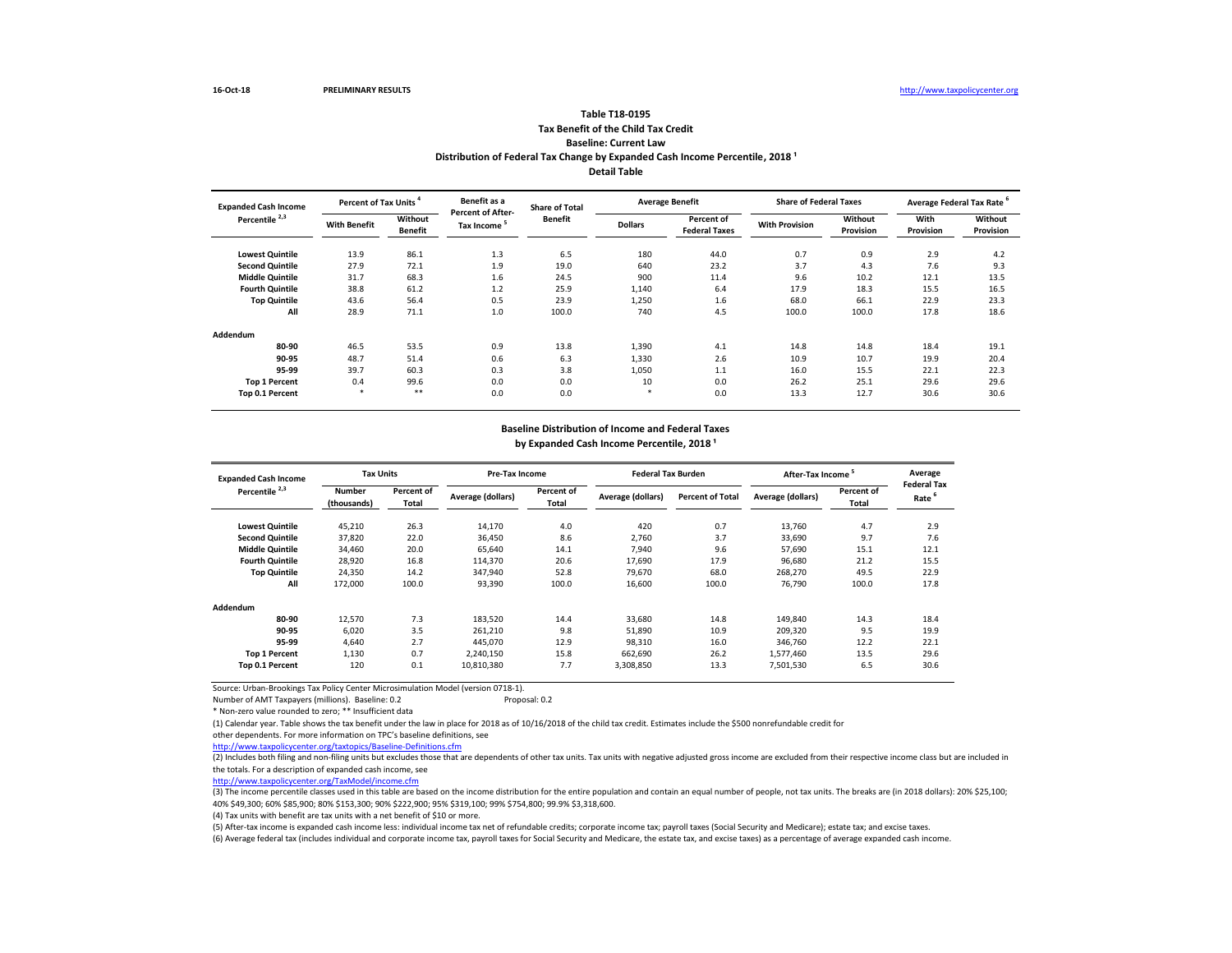(3) The income percentile classes used in this table are based on the income distribution for the entire population and contain an equal number of people, not tax units. The incomes used are adjusted for family size by dividing by the square root of the number of people in the tax unit. The resulting percentile breaks are (in 2018 dollars): 20% \$17,300; 40% \$32,900; 60% \$55,900; 80% \$93,900; 90% \$135,200; 95% \$190,600; 99% \$435,700; 99.9% \$1,897,500.

Source: Urban-Brookings Tax Policy Center Microsimulation Model (version 0718-1).

Number of AMT Taxpayers (millions). Baseline: 0.2 Proposal: 0.2

\* Non-zero value rounded to zero; \*\* Insufficient data

(1) Calendar year. Table shows the tax benefit under the law in place for 2018 as of 10/16/2018 of the child tax credit. Estimates include the \$500 nonrefundable credit for other dependents. For more information on TPC's baseline definitions, see

<http://www.taxpolicycenter.org/taxtopics/Baseline-Definitions.cfm>

# **Tax Benefit of the Child Tax Credit Baseline: Current Law Table T18-0195**

| <b>Expanded Cash Income</b> | Percent of Tax Units <sup>4</sup> |                           | Benefit as a                           | <b>Share of Total</b> |                | <b>Average Benefit</b>             | <b>Share of Federal Taxes</b> |                      | Average Federal Tax Rate <sup>6</sup> |                      |
|-----------------------------|-----------------------------------|---------------------------|----------------------------------------|-----------------------|----------------|------------------------------------|-------------------------------|----------------------|---------------------------------------|----------------------|
| Percentile <sup>2,3</sup>   | <b>With Benefit</b>               | Without<br><b>Benefit</b> | <b>Percent of After-</b><br>Tax Income | <b>Benefit</b>        | <b>Dollars</b> | Percent of<br><b>Federal Taxes</b> | <b>With Provision</b>         | Without<br>Provision | <b>With</b><br>Provision              | Without<br>Provision |
| <b>Lowest Quintile</b>      | 22.8                              | 77.2                      | 2.8                                    | 11.2                  | 380            | $-329.2$                           | $-0.2$                        | 0.3                  | $-0.9$                                | 2.0                  |
| <b>Second Quintile</b>      | 32.4                              | 67.6                      | 2.9                                    | 24.7                  | 900            | 48.1                               | 2.3                           | 3.3                  | 5.8                                   | 8.5                  |
| <b>Middle Quintile</b>      | 31.9                              | 68.1                      | 1.8                                    | 25.3                  | 920            | 14.3                               | 7.9                           | 8.6                  | 11.1                                  | 12.7                 |
| <b>Fourth Quintile</b>      | 31.5                              | 68.5                      | 1.0                                    | 22.8                  | 880            | 5.9                                | 17.3                          | 17.5                 | 15.1                                  | 16.0                 |
| <b>Top Quintile</b>         | 27.0                              | 73.0                      | 0.3                                    | 15.8                  | 660            | 1.0                                | 72.4                          | 70.0                 | 22.7                                  | 22.9                 |
| All                         | 28.9                              | 71.1                      | 1.0                                    | 100.0                 | 740            | 4.5                                | 100.0                         | 100.0                | 17.8                                  | 18.6                 |
| <b>Addendum</b>             |                                   |                           |                                        |                       |                |                                    |                               |                      |                                       |                      |
| 80-90                       | 31.0                              | 69.0                      | 0.6                                    | 10.0                  | 810            | 2.8                                | 15.7                          | 15.4                 | 18.1                                  | 18.7                 |
| 90-95                       | 29.2                              | 70.8                      | 0.4                                    | 3.9                   | 640            | 1.4                                | 12.1                          | 11.8                 | 19.9                                  | 20.2                 |
| 95-99                       | 19.6                              | 80.4                      | 0.1                                    | 2.0                   | 430            | 0.5                                | 17.4                          | 16.7                 | 21.9                                  | 22.0                 |
| <b>Top 1 Percent</b>        | 0.1                               | 99.9                      | 0.0                                    | 0.0                   | $\ast$         | 0.0                                | 27.3                          | 26.1                 | 29.3                                  | 29.3                 |
| Top 0.1 Percent             | $\ast$                            | $***$                     | 0.0                                    | 0.0                   | $\ast$         | 0.0                                | 13.8                          | 13.2                 | 30.6                                  | 30.6                 |

# Distribution of Federal Tax Change by Expanded Cash Income Percentile Adjusted for Family Size, 2018<sup>1</sup> **Detail Table**

| <b>Expanded Cash Income</b> |                              | <b>Tax Units</b>           |                   | <b>Pre-Tax Income</b>             |                   | <b>Federal Tax Burden</b> | After-Tax Income <sup>5</sup> |                            | Average<br><b>Federal Tax</b> |
|-----------------------------|------------------------------|----------------------------|-------------------|-----------------------------------|-------------------|---------------------------|-------------------------------|----------------------------|-------------------------------|
| Percentile <sup>2,3</sup>   | <b>Number</b><br>(thousands) | <b>Percent of</b><br>Total | Average (dollars) | <b>Percent of</b><br><b>Total</b> | Average (dollars) | <b>Percent of Total</b>   | Average (dollars)             | Percent of<br><b>Total</b> | Rate <sup>6</sup>             |
| <b>Lowest Quintile</b>      | 37,270                       | 21.7                       | 13,320            | 3.1                               | $-120$            | $-0.2$                    | 13,430                        | 3.8                        | $-0.9$                        |
| <b>Second Quintile</b>      | 34,960                       | 20.3                       | 32,490            | 7.1                               | 1,870             | 2.3                       | 30,620                        | 8.1                        | 5.8                           |
| <b>Middle Quintile</b>      | 34,920                       | 20.3                       | 57,930            | 12.6                              | 6,460             | 7.9                       | 51,480                        | 13.6                       | 11.1                          |
| <b>Fourth Quintile</b>      | 32,900                       | 19.1                       | 99,620            | 20.4                              | 15,020            | 17.3                      | 84,600                        | 21.1                       | 15.1                          |
| <b>Top Quintile</b>         | 30,720                       | 17.9                       | 297,160           | 56.8                              | 67,310            | 72.4                      | 229,850                       | 53.5                       | 22.7                          |
| All                         | 172,000                      | 100.0                      | 93,390            | 100.0                             | 16,600            | 100.0                     | 76,790                        | 100.0                      | 17.8                          |
| <b>Addendum</b>             |                              |                            |                   |                                   |                   |                           |                               |                            |                               |
| 80-90                       | 15,690                       | 9.1                        | 157,200           | 15.4                              | 28,510            | 15.7                      | 128,680                       | 15.3                       | 18.1                          |
| 90-95                       | 7,740                        | 4.5                        | 225,250           | 10.9                              | 44,780            | 12.1                      | 180,480                       | 10.6                       | 19.9                          |
| 95-99                       | 5,910                        | 3.4                        | 383,050           | 14.1                              | 83,820            | 17.4                      | 299,230                       | 13.4                       | 21.9                          |
| <b>Top 1 Percent</b>        | 1,380                        | 0.8                        | 1,928,620         | 16.5                              | 565,490           | 27.3                      | 1,363,130                     | 14.2                       | 29.3                          |
| <b>Top 0.1 Percent</b>      | 140                          | 0.1                        | 9,390,970         | 8.0                               | 2,872,290         | 13.8                      | 6,518,680                     | 6.8                        | 30.6                          |

[http://www.taxpolicycente](http://www.taxpolicycenter.org/TaxModel/income.cfm)r.org/TaxModel/income.cfm

(6) Average federal tax (includes individual and corporate income tax, payroll taxes for Social Security and Medicare, the estate tax, and excise taxes) as a percentage of average expanded cash income. (5) After-tax income is expanded cash income less: individual income tax net of refundable credits; corporate income tax; payroll taxes (Social Security and Medicare); estate tax; and excise taxes.

(4) Tax units with benefit are tax units with a net benefit of \$10 or more.

# **Baseline Distribution of Income and Federal Taxes**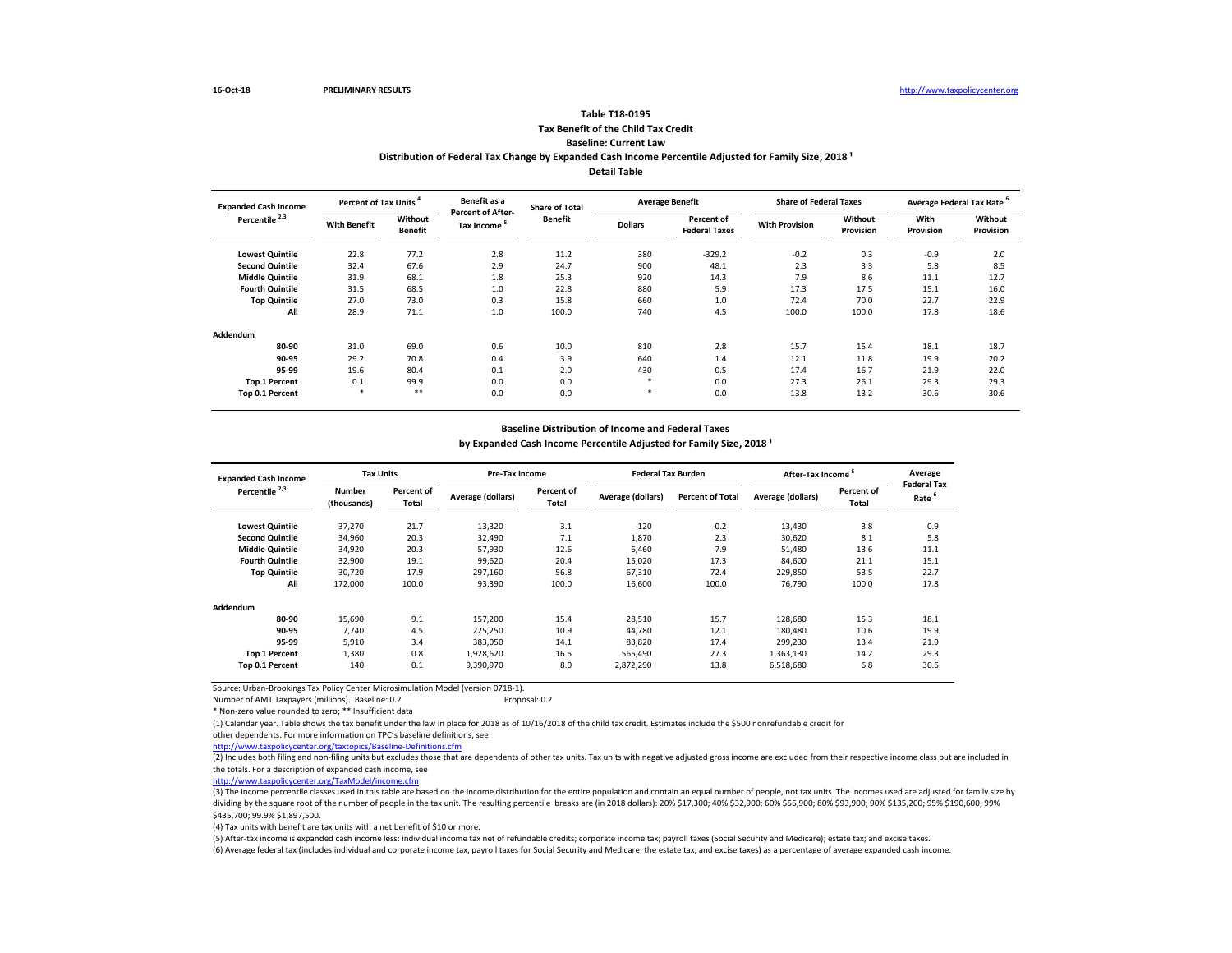(3) The income percentile classes used in this table are based on the income distribution for the entire population and contain an equal number of people, not tax units. The incomes used are adjusted for family size by dividing by the square root of the number of people in the tax unit. The resulting percentile breaks are (in 2018 dollars): 20% \$17,300; 40% \$32,900; 60% \$55,900; 80% \$93,900; 90% \$135,200; 95% \$190,600; 99% \$435,700; 99.9% \$1,897,500.

Source: Urban-Brookings Tax Policy Center Microsimulation Model (version 0718-1).

\* Non-zero value rounded to zero; \*\* Insufficient data

(1) Calendar year. Table shows the tax benefit under the law in place for 2018 as of 10/16/2018 of the child tax credit. Estimates include the \$500 nonrefundable credit for other dependents. For more information on TPC's baseline definitions, see

<http://www.taxpolicycenter.org/taxtopics/Baseline-Definitions.cfm>

# **Tax Benefit of the Child Tax Credit Baseline: Current Law Table T18-0195**

| Percent of Tax Units<br><b>Expanded Cash Income</b> |                     | Benefit as a              | <b>Share of Total</b>                               | <b>Average Benefit</b> |                | <b>Share of Federal Taxes</b>      |                       | Average Federal Tax Rate |                   |                      |
|-----------------------------------------------------|---------------------|---------------------------|-----------------------------------------------------|------------------------|----------------|------------------------------------|-----------------------|--------------------------|-------------------|----------------------|
| Percentile <sup>2,3</sup>                           | <b>With Benefit</b> | Without<br><b>Benefit</b> | <b>Percent of After-</b><br>Tax Income <sup>5</sup> | <b>Benefit</b>         | <b>Dollars</b> | Percent of<br><b>Federal Taxes</b> | <b>With Provision</b> | Without<br>Provision     | With<br>Provision | Without<br>Provision |
| <b>Lowest Quintile</b>                              | 6.6                 | 93.4                      | 0.9                                                 | 35.6                   | 90             | 19.1                               | 1.6                   | 1.8                      | 4.5               | 5.4                  |
| <b>Second Quintile</b>                              | 5.3                 | 94.7                      | 0.5                                                 | 34.8                   | 110            | 5.2                                | 5.6                   | 5.9                      | 8.4               | 8.9                  |
| <b>Middle Quintile</b>                              | 3.3                 | 96.8                      | 0.1                                                 | 16.6                   | 60             | 1.0                                | 14.3                  | 14.3                     | 13.0              | 13.1                 |
| <b>Fourth Quintile</b>                              | 2.3                 | 97.7                      | 0.1                                                 | 8.7                    | 40             | 0.3                                | 22.8                  | 22.7                     | 16.6              | 16.6                 |
| <b>Top Quintile</b>                                 | 1.8                 | 98.3                      | 0.0                                                 | 4.2                    | 30             | 0.1                                | 55.5                  | 55.1                     | 23.2              | 23.2                 |
| All                                                 | 4.3                 | 95.7                      | 0.2                                                 | 100.0                  | 70             | 0.8                                | 100.0                 | 100.0                    | 17.0              | 17.1                 |
| Addendum                                            |                     |                           |                                                     |                        |                |                                    |                       |                          |                   |                      |
| 80-90                                               | 2.0                 | 98.0                      | 0.0                                                 | 2.8                    | 30             | 0.1                                | 16.0                  | 15.9                     | 19.5              | 19.5                 |
| 90-95                                               | 2.4                 | 97.6                      | 0.0                                                 | 1.4                    | 40             | 0.1                                | 10.1                  | 10.0                     | 20.7              | 20.7                 |
| 95-99                                               | 0.2                 | 99.8                      | 0.0                                                 | 0.1                    | $\ast$         | 0.0                                | 12.5                  | 12.4                     | 22.9              | 22.9                 |
| <b>Top 1 Percent</b>                                | 0.0                 | 100.0                     | 0.0                                                 | 0.0                    | $\mathbf 0$    | 0.0                                | 16.9                  | 16.7                     | 31.4              | 31.4                 |
| Top 0.1 Percent                                     | 0.0                 | 100.0                     | 0.0                                                 | 0.0                    | $\mathbf 0$    | 0.0                                | 8.5                   | 8.4                      | 33.4              | 33.4                 |

# Distribution of Federal Tax Change by Expanded Cash Income Percentile Adjusted for Family Size, 2018<sup>1</sup> **Detail Table - Single Tax Units**

| <b>Expanded Cash Income</b> | <b>Tax Units</b>             |                            | <b>Pre-Tax Income</b> |                            | <b>Federal Tax Burden</b> |                         | After-Tax Income <sup>5</sup> |                            | Average                                 |
|-----------------------------|------------------------------|----------------------------|-----------------------|----------------------------|---------------------------|-------------------------|-------------------------------|----------------------------|-----------------------------------------|
| Percentile <sup>2,3</sup>   | <b>Number</b><br>(thousands) | Percent of<br><b>Total</b> | Average (dollars)     | Percent of<br><b>Total</b> | Average (dollars)         | <b>Percent of Total</b> | Average (dollars)             | Percent of<br><b>Total</b> | <b>Federal Tax</b><br>Rate <sup>6</sup> |
| <b>Lowest Quintile</b>      | 22,870                       | 27.9                       | 10,450                | 5.8                        | 470                       | 1.6                     | 9,970                         | 6.7                        | 4.5                                     |
| <b>Second Quintile</b>      | 18,580                       | 22.7                       | 25,120                | 11.3                       | 2,120                     | 5.6                     | 23,000                        | 12.5                       | 8.4                                     |
| <b>Middle Quintile</b>      | 17,410                       | 21.3                       | 44,350                | 18.7                       | 5,760                     | 14.3                    | 38,590                        | 19.6                       | 13.0                                    |
| <b>Fourth Quintile</b>      | 13,360                       | 16.3                       | 72,410                | 23.4                       | 11,990                    | 22.8                    | 60,420                        | 23.5                       | 16.6                                    |
| <b>Top Quintile</b>         | 9,050                        | 11.0                       | 185,560               | 40.6                       | 43,030                    | 55.5                    | 142,540                       | 37.6                       | 23.2                                    |
| All                         | 81,940                       | 100.0                      | 50,450                | 100.0                      | 8,560                     | 100.0                   | 41,890                        | 100.0                      | 17.0                                    |
| <b>Addendum</b>             |                              |                            |                       |                            |                           |                         |                               |                            |                                         |
| 80-90                       | 5,150                        | 6.3                        | 112,070               | 14.0                       | 21,840                    | 16.0                    | 90,220                        | 13.5                       | 19.5                                    |
| 90-95                       | 2,140                        | 2.6                        | 159,540               | 8.3                        | 33,000                    | 10.1                    | 126,540                       | 7.9                        | 20.7                                    |
| 95-99                       | 1,460                        | 1.8                        | 262,460               | 9.3                        | 60,070                    | 12.5                    | 202,390                       | 8.6                        | 22.9                                    |
| <b>Top 1 Percent</b>        | 290                          | 0.4                        | 1,282,660             | 9.1                        | 403,130                   | 16.9                    | 879,530                       | 7.5                        | 31.4                                    |
| Top 0.1 Percent             | 30                           | 0.0                        | 6,026,220             | 4.3                        | 2,015,220                 | 8.5                     | 4,011,000                     | 3.4                        | 33.4                                    |

[http://www.taxpolicycente](http://www.taxpolicycenter.org/TaxModel/income.cfm)r.org/TaxModel/income.cfm

(4) Tax units with benefit are tax units with a net benefit of \$10 or more.

(5) After-tax income is expanded cash income less: individual income tax net of refundable credits; corporate income tax; payroll taxes (Social Security and Medicare); estate tax; and excise taxes.

(6) Average federal tax (includes individual and corporate income tax, payroll taxes for Social Security and Medicare, the estate tax, and excise taxes) as a percentage of average expanded cash income.

# **Baseline Distribution of Income and Federal Taxes**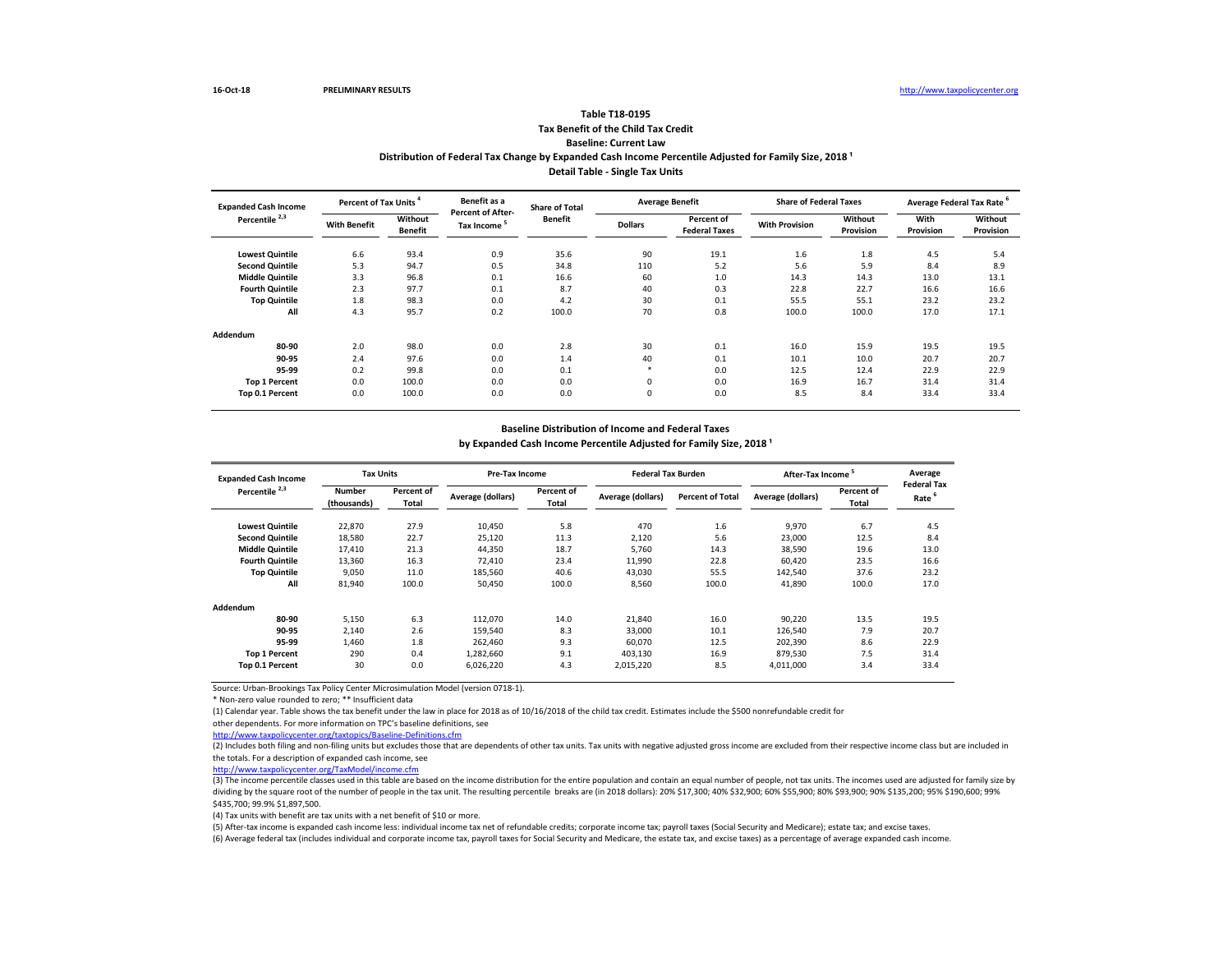(3) The income percentile classes used in this table are based on the income distribution for the entire population and contain an equal number of people, not tax units. The incomes used are adjusted for family size by dividing by the square root of the number of people in the tax unit. The resulting percentile breaks are (in 2018 dollars): 20% \$17,300; 40% \$32,900; 60% \$55,900; 80% \$93,900; 90% \$135,200; 95% \$190,600; 99% \$435,700; 99.9% \$1,897,500.

Source: Urban-Brookings Tax Policy Center Microsimulation Model (version 0718-1).

\* Non-zero value rounded to zero; \*\* Insufficient data

(1) Calendar year. Table shows the tax benefit under the law in place for 2018 as of 10/16/2018 of the child tax credit. Estimates include the \$500 nonrefundable credit for other dependents. For more information on TPC's baseline definitions, see

<http://www.taxpolicycenter.org/taxtopics/Baseline-Definitions.cfm>

# **Tax Benefit of the Child Tax Credit Baseline: Current Law Table T18-0195**

| <b>Expanded Cash Income</b> |                     | Percent of Tax Units <sup>4</sup> |                                                     | <b>Share of Total</b> |                | <b>Average Benefit</b>             | <b>Share of Federal Taxes</b> |                             | Average Federal Tax Rate |                                    |
|-----------------------------|---------------------|-----------------------------------|-----------------------------------------------------|-----------------------|----------------|------------------------------------|-------------------------------|-----------------------------|--------------------------|------------------------------------|
| Percentile <sup>2,3</sup>   | <b>With Benefit</b> | Without<br><b>Benefit</b>         | <b>Percent of After-</b><br>Tax Income <sup>5</sup> | <b>Benefit</b>        | <b>Dollars</b> | Percent of<br><b>Federal Taxes</b> | <b>With Provision</b>         | Without<br><b>Provision</b> | With<br><b>Provision</b> | <b>Without</b><br><b>Provision</b> |
| <b>Lowest Quintile</b>      | 26.5                | 73.5                              | 3.3                                                 | 5.2                   | 570            | $-441.1$                           | $-0.1$                        | 0.2                         | $-0.7$                   | 2.5                                |
| <b>Second Quintile</b>      | 40.9                | 59.1                              | 3.5                                                 | 15.6                  | 1,430          | 70.1                               | 0.9                           | 1.5                         | 4.8                      | 8.2                                |
| <b>Middle Quintile</b>      | 47.6                | 52.4                              | 2.4                                                 | 24.6                  | 1,670          | 22.6                               | 4.4                           | 5.2                         | 9.8                      | 12.0                               |
| <b>Fourth Quintile</b>      | 47.0                | 53.0                              | 1.4                                                 | 30.6                  | 1,480          | 8.5                                | 14.5                          | 15.1                        | 14.2                     | 15.4                               |
| <b>Top Quintile</b>         | 36.5                | 63.5                              | 0.3                                                 | 23.8                  | 930            | 1.2                                | 80.1                          | 77.9                        | 22.4                     | 22.7                               |
| All                         | 40.5                | 59.5                              | 0.9                                                 | 100.0                 | 1,230          | 4.0                                | 100.0                         | 100.0                       | 18.9                     | 19.7                               |
| <b>Addendum</b>             |                     |                                   |                                                     |                       |                |                                    |                               |                             |                          |                                    |
| 80-90                       | 43.3                | 56.7                              | 0.8                                                 | 14.7                  | 1,200          | 3.7                                | 15.8                          | 15.8                        | 17.6                     | 18.2                               |
| 90-95                       | 38.7                | 61.3                              | 0.4                                                 | 5.9                   | 890            | 1.8                                | 13.3                          | 13.0                        | 19.6                     | 20.0                               |
| 95-99                       | 27.2                | 72.9                              | 0.2                                                 | 3.2                   | 590            | 0.6                                | 20.1                          | 19.5                        | 21.6                     | 21.7                               |
| <b>Top 1 Percent</b>        | 0.2                 | 99.8                              | 0.0                                                 | 0.0                   |                | 0.0                                | 30.9                          | 29.7                        | 29.0                     | 29.0                               |
| Top 0.1 Percent             | $\ast$              | $***$                             | 0.0                                                 | 0.0                   | $\ast$         | 0.0                                | 14.9                          | 14.3                        | 30.3                     | 30.3                               |

# Distribution of Federal Tax Change by Expanded Cash Income Percentile Adjusted for Family Size, 2018<sup>1</sup> **Detail Table - Married Tax Units Filing Jointly**

| <b>Expanded Cash Income</b> | <b>Tax Units</b>             |                            | <b>Pre-Tax Income</b> |                            | <b>Federal Tax Burden</b> |                         | After-Tax Income <sup>3</sup> |                            | Average                                 |
|-----------------------------|------------------------------|----------------------------|-----------------------|----------------------------|---------------------------|-------------------------|-------------------------------|----------------------------|-----------------------------------------|
| Percentile <sup>2,3</sup>   | <b>Number</b><br>(thousands) | Percent of<br><b>Total</b> | Average (dollars)     | Percent of<br><b>Total</b> | Average (dollars)         | <b>Percent of Total</b> | Average (dollars)             | Percent of<br><b>Total</b> | <b>Federal Tax</b><br>Rate <sup>6</sup> |
| <b>Lowest Quintile</b>      | 7,090                        | 11.2                       | 17,410                | 1.2                        | $-130$                    | $-0.1$                  | 17,540                        | 1.5                        | $-0.7$                                  |
| <b>Second Quintile</b>      | 8,460                        | 13.3                       | 42,570                | 3.5                        | 2,050                     | 0.9                     | 40,520                        | 4.1                        | 4.8                                     |
| <b>Middle Quintile</b>      | 11,470                       | 18.1                       | 75,550                | 8.5                        | 7,370                     | 4.4                     | 68,180                        | 9.4                        | 9.8                                     |
| <b>Fourth Quintile</b>      | 16,080                       | 25.4                       | 122,720               | 19.3                       | 17,440                    | 14.5                    | 105,280                       | 20.4                       | 14.2                                    |
| <b>Top Quintile</b>         | 19,910                       | 31.4                       | 347,880               | 67.6                       | 77,930                    | 80.1                    | 269,950                       | 64.7                       | 22.4                                    |
| All                         | 63,440                       | 100.0                      | 161,440               | 100.0                      | 30,540                    | 100.0                   | 130,900                       | 100.0                      | 18.9                                    |
| <b>Addendum</b>             |                              |                            |                       |                            |                           |                         |                               |                            |                                         |
| 80-90                       | 9,520                        | 15.0                       | 183,020               | 17.0                       | 32,150                    | 15.8                    | 150,870                       | 17.3                       | 17.6                                    |
| 90-95                       | 5,170                        | 8.1                        | 254,840               | 12.9                       | 49,980                    | 13.3                    | 204,860                       | 12.7                       | 19.6                                    |
| 95-99                       | 4,210                        | 6.6                        | 428,590               | 17.6                       | 92,520                    | 20.1                    | 336,070                       | 17.0                       | 21.6                                    |
| <b>Top 1 Percent</b>        | 1,010                        | 1.6                        | 2,034,400             | 20.1                       | 589,500                   | 30.9                    | 1,444,910                     | 17.6                       | 29.0                                    |
| Top 0.1 Percent             | 100                          | 0.2                        | 9,865,150             | 9.3                        | 2,990,520                 | 14.9                    | 6,874,630                     | 8.0                        | 30.3                                    |

[http://www.taxpolicycente](http://www.taxpolicycenter.org/TaxModel/income.cfm)r.org/TaxModel/income.cfm

(4) Tax units with benefit are tax units with a net benefit of \$10 or more.

(5) After-tax income is expanded cash income less: individual income tax net of refundable credits; corporate income tax; payroll taxes (Social Security and Medicare); estate tax; and excise taxes.

(6) Average federal tax (includes individual and corporate income tax, payroll taxes for Social Security and Medicare, the estate tax, and excise taxes) as a percentage of average expanded cash income.

### **Baseline Distribution of Income and Federal Taxes**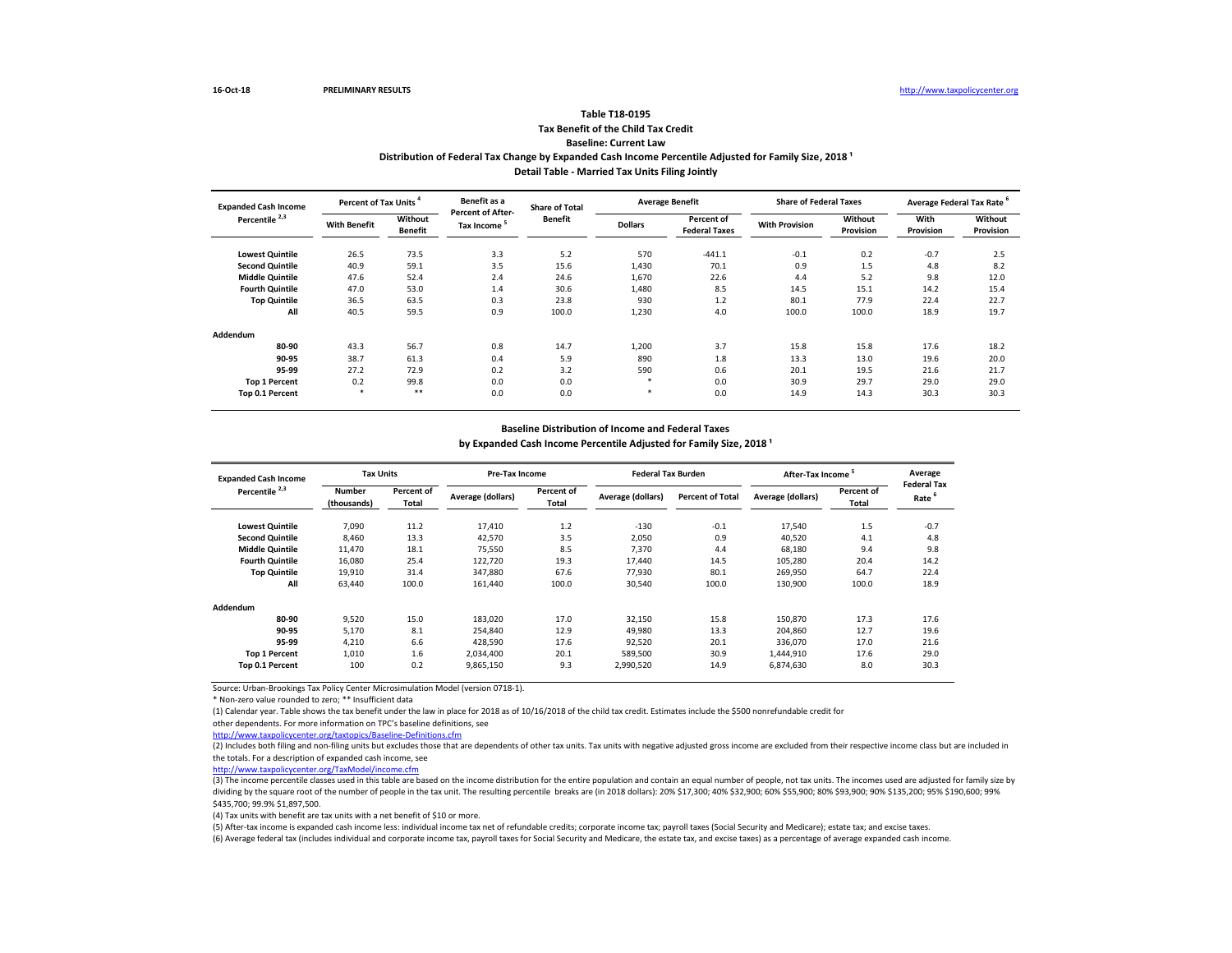(3) The income percentile classes used in this table are based on the income distribution for the entire population and contain an equal number of people, not tax units. The incomes used are adjusted for family size by dividing by the square root of the number of people in the tax unit. The resulting percentile breaks are (in 2018 dollars): 20% \$17,300; 40% \$32,900; 60% \$55,900; 80% \$93,900; 90% \$135,200; 95% \$190,600; 99% \$435,700; 99.9% \$1,897,500.

Source: Urban-Brookings Tax Policy Center Microsimulation Model (version 0718-1).

\* Non-zero value rounded to zero; \*\* Insufficient data

(1) Calendar year. Table shows the tax benefit under the law in place for 2018 as of 10/16/2018 of the child tax credit. Estimates include the \$500 nonrefundable credit for other dependents. For more information on TPC's baseline definitions, see

<http://www.taxpolicycenter.org/taxtopics/Baseline-Definitions.cfm>

# **Tax Benefit of the Child Tax Credit Baseline: Current Law Table T18-0195**

| Percent of Tax Units <sup>4</sup><br><b>Expanded Cash Income</b> |                     | Benefit as a              | <b>Share of Total</b>                               |                | <b>Average Benefit</b> | <b>Share of Federal Taxes</b>      |                       | Average Federal Tax Rate |                   |                             |
|------------------------------------------------------------------|---------------------|---------------------------|-----------------------------------------------------|----------------|------------------------|------------------------------------|-----------------------|--------------------------|-------------------|-----------------------------|
| Percentile <sup>2,3</sup>                                        | <b>With Benefit</b> | Without<br><b>Benefit</b> | <b>Percent of After-</b><br>Tax Income <sup>5</sup> | <b>Benefit</b> | <b>Dollars</b>         | Percent of<br><b>Federal Taxes</b> | <b>With Provision</b> | Without<br>Provision     | With<br>Provision | <b>Without</b><br>Provision |
| <b>Lowest Quintile</b>                                           | 73.0                | 27.0                      | 5.5                                                 | 19.0           | 1,150                  | $-54.3$                            | $-10.3$               | $-3.6$                   | $-11.4$           | $-5.2$                      |
| <b>Second Quintile</b>                                           | 92.1                | 7.9                       | 5.9                                                 | 40.0           | 2,310                  | 264.8                              | 4.4                   | 12.5                     | 2.2               | 8.0                         |
| <b>Middle Quintile</b>                                           | 94.7                | 5.3                       | 3.8                                                 | 27.4           | 2,240                  | 34.3                               | 23.5                  | 24.4                     | 9.9               | 13.3                        |
| <b>Fourth Quintile</b>                                           | 88.8                | 11.2                      | 1.9                                                 | 10.5           | 1,670                  | 10.5                               | 29.4                  | 25.1                     | 15.4              | 17.0                        |
| <b>Top Quintile</b>                                              | 67.7                | 32.3                      | 0.5                                                 | 3.0            | 1,070                  | 1.7                                | 52.9                  | 41.6                     | 23.6              | 24.0                        |
| All                                                              | 85.3                | 14.7                      | 3.5                                                 | 100.0          | 1,810                  | 29.4                               | 100.0                 | 100.0                    | 10.6              | 13.7                        |
| <b>Addendum</b>                                                  |                     |                           |                                                     |                |                        |                                    |                       |                          |                   |                             |
| 80-90                                                            | 80.8                | 19.2                      | 1.1                                                 | 2.4            | 1,350                  | 4.6                                | 15.3                  | 12.4                     | 19.2              | 20.0                        |
| 90-95                                                            | 66.4                | 33.6                      | 0.5                                                 | 0.6            | 870                    | 2.0                                | 9.2                   | 7.2                      | 20.6              | 21.1                        |
| 95-99                                                            | 7.0                 | 93.0                      | 0.0                                                 | 0.0            | 90                     | 0.1                                | 7.5                   | 5.8                      | 24.6              | 24.6                        |
| <b>Top 1 Percent</b>                                             | *                   | $***$                     | 0.0                                                 | 0.0            | 0                      | 0.0                                | 20.8                  | 16.1                     | 30.2              | 30.2                        |
| Top 0.1 Percent                                                  | 0.0                 | 100.0                     | 0.0                                                 | 0.0            | $\mathbf 0$            | 0.0                                | 14.9                  | 11.5                     | 30.3              | 30.3                        |

# Distribution of Federal Tax Change by Expanded Cash Income Percentile Adjusted for Family Size, 2018<sup>1</sup> **Detail Table - Head of Household Tax Units**

| <b>Expanded Cash Income</b> |                              | <b>Tax Units</b>           |                          | <b>Pre-Tax Income</b>             |                   | <b>Federal Tax Burden</b> | After-Tax Income <sup>5</sup> |                     | Average                                 |
|-----------------------------|------------------------------|----------------------------|--------------------------|-----------------------------------|-------------------|---------------------------|-------------------------------|---------------------|-----------------------------------------|
| Percentile <sup>2,3</sup>   | <b>Number</b><br>(thousands) | Percent of<br><b>Total</b> | <b>Average (dollars)</b> | <b>Percent of</b><br><b>Total</b> | Average (dollars) | <b>Percent of Total</b>   | Average (dollars)             | Percent of<br>Total | <b>Federal Tax</b><br>Rate <sup>6</sup> |
| <b>Lowest Quintile</b>      | 6,930                        | 29.8                       | 18,660                   | 9.5                               | $-2,120$          | $-10.3$                   | 20,780                        | 11.9                | $-11.4$                                 |
| <b>Second Quintile</b>      | 7,290                        | 31.3                       | 39,880                   | 21.4                              | 870               | 4.4                       | 39,010                        | 23.5                | 2.2                                     |
| <b>Middle Quintile</b>      | 5,160                        | 22.2                       | 65,920                   | 25.1                              | 6,520             | 23.5                      | 59,390                        | 25.3                | 9.9                                     |
| <b>Fourth Quintile</b>      | 2,650                        | 11.4                       | 103,390                  | 20.2                              | 15,880            | 29.4                      | 87,510                        | 19.1                | 15.4                                    |
| <b>Top Quintile</b>         | 1,190                        | 5.1                        | 268,930                  | 23.7                              | 63,440            | 52.9                      | 205,490                       | 20.2                | 23.6                                    |
| All                         | 23,260                       | 100.0                      | 58,290                   | 100.0                             | 6,160             | 100.0                     | 52,130                        | 100.0               | 10.6                                    |
| <b>Addendum</b>             |                              |                            |                          |                                   |                   |                           |                               |                     |                                         |
| 80-90                       | 740                          | 3.2                        | 154,310                  | 8.5                               | 29,580            | 15.3                      | 124,740                       | 7.6                 | 19.2                                    |
| 90-95                       | 300                          | 1.3                        | 211,390                  | 4.7                               | 43,630            | 9.2                       | 167,770                       | 4.2                 | 20.6                                    |
| 95-99                       | 120                          | 0.5                        | 364,870                  | 3.2                               | 89,770            | 7.5                       | 275,100                       | 2.7                 | 24.6                                    |
| <b>Top 1 Percent</b>        | 30                           | 0.1                        | 3,264,050                | 7.3                               | 984,180           | 20.8                      | 2,279,870                     | 5.7                 | 30.2                                    |
| Top 0.1 Percent             | $\ast$                       | 0.0                        | 20,947,390               | 5.2                               | 6,346,430         | 14.9                      | 14,600,960                    | 4.1                 | 30.3                                    |

[http://www.taxpolicycente](http://www.taxpolicycenter.org/TaxModel/income.cfm)r.org/TaxModel/income.cfm

(4) Tax units with benefit are tax units with a net benefit of \$10 or more.

(5) After-tax income is expanded cash income less: individual income tax net of refundable credits; corporate income tax; payroll taxes (Social Security and Medicare); estate tax; and excise taxes.

(6) Average federal tax (includes individual and corporate income tax, payroll taxes for Social Security and Medicare, the estate tax, and excise taxes) as a percentage of average expanded cash income.

### **Baseline Distribution of Income and Federal Taxes**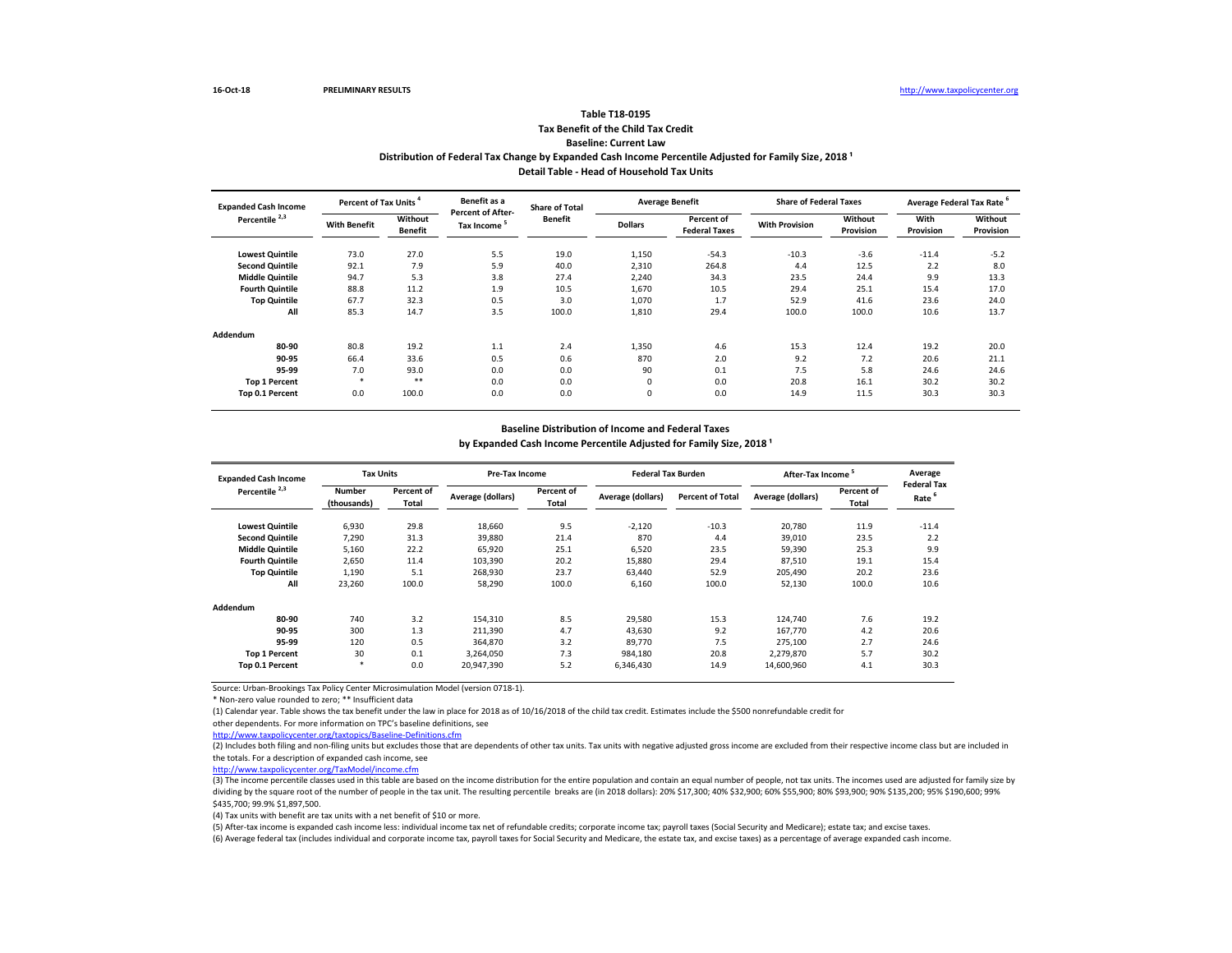(3) The income percentile classes used in this table are based on the income distribution for the entire population and contain an equal number of people, not tax units. The incomes used are adjusted for family size by dividing by the square root of the number of people in the tax unit. The resulting percentile breaks are (in 2018 dollars): 20% \$17,300; 40% \$32,900; 60% \$55,900; 80% \$93,900; 90% \$135,200; 95% \$190,600; 99% \$435,700; 99.9% \$1,897,500.

Source: Urban-Brookings Tax Policy Center Microsimulation Model (version 0718-1).

\* Non-zero value rounded to zero; \*\* Insufficient data

Note: Tax units with children are those claiming an exemption for children at home or away from home or with children qualifying for the Child Tax Credit or EITC. (1) Calendar year. Table shows the tax benefit under the law in place for 2018 as of 10/16/2018 of the child tax credit. Estimates include the \$500 nonrefundable credit for other dependents. For more information on TPC's baseline definitions, see

<http://www.taxpolicycenter.org/taxtopics/Baseline-Definitions.cfm>

# **Tax Benefit of the Child Tax Credit Baseline: Current Law Table T18-0195**

| Percent of Tax Units <sup>4</sup><br><b>Expanded Cash Income</b> |                     | Benefit as a              | <b>Share of Total</b>                               | <b>Average Benefit</b> |                | <b>Share of Federal Taxes</b>      |                       | Average Federal Tax Rate <sup>6</sup> |                          |                      |
|------------------------------------------------------------------|---------------------|---------------------------|-----------------------------------------------------|------------------------|----------------|------------------------------------|-----------------------|---------------------------------------|--------------------------|----------------------|
| Percentile <sup>2,3</sup>                                        | <b>With Benefit</b> | Without<br><b>Benefit</b> | <b>Percent of After-</b><br>Tax Income <sup>5</sup> | <b>Benefit</b>         | <b>Dollars</b> | Percent of<br><b>Federal Taxes</b> | <b>With Provision</b> | Without<br>Provision                  | With<br><b>Provision</b> | Without<br>Provision |
| <b>Lowest Quintile</b>                                           | 74.9                | 25.1                      | 5.8                                                 | 11.2                   | 1,260          | $-61.2$                            | $-2.0$                | $-0.7$                                | $-10.5$                  | $-4.1$               |
| <b>Second Quintile</b>                                           | 93.4                | 6.6                       | 6.3                                                 | 24.7                   | 2,680          | 210.0                              | 1.3                   | 3.5                                   | 2.9                      | 9.1                  |
| <b>Middle Quintile</b>                                           | 98.0                | 2.0                       | 4.2                                                 | 25.2                   | 2,940          | 35.0                               | 7.7                   | 9.4                                   | 10.8                     | 14.5                 |
| <b>Fourth Quintile</b>                                           | 99.4                | 0.6                       | 2.6                                                 | 22.7                   | 2,910          | 13.9                               | 17.6                  | 18.1                                  | 15.6                     | 17.7                 |
| <b>Top Quintile</b>                                              | 86.6                | 13.4                      | 0.7                                                 | 15.9                   | 2,160          | 2.3                                | 75.2                  | 69.5                                  | 23.6                     | 24.1                 |
| All                                                              | 90.2                | 9.8                       | 2.3                                                 | 100.0                  | 2,380          | 10.7                               | 100.0                 | 100.0                                 | 17.7                     | 19.6                 |
| <b>Addendum</b>                                                  |                     |                           |                                                     |                        |                |                                    |                       |                                       |                          |                      |
| 80-90                                                            | 99.5                | 0.5                       | 1.6                                                 | 10.0                   | 2,670          | 6.9                                | 15.6                  | 15.1                                  | 18.8                     | 20.1                 |
| 90-95                                                            | 97.8                | 2.2                       | 0.9                                                 | 3.9                    | 2,180          | 3.6                                | 11.7                  | 10.9                                  | 20.5                     | 21.3                 |
| 95-99                                                            | 61.9                | 38.1                      | 0.4                                                 | 2.0                    | 1,360          | 1.2                                | 18.1                  | 16.5                                  | 23.0                     | 23.2                 |
| <b>Top 1 Percent</b>                                             | 0.4                 | 99.7                      | 0.0                                                 | 0.0                    | 10             | 0.0                                | 29.9                  | 27.0                                  | 29.7                     | 29.7                 |
| Top 0.1 Percent                                                  | 0.1                 | 100.0                     | 0.0                                                 | 0.0                    | $\ast$         | 0.0                                | 14.5                  | 13.1                                  | 30.1                     | 30.1                 |

# Distribution of Federal Tax Change by Expanded Cash Income Percentile Adjusted for Family Size, 2018<sup>1</sup> **Detail Table - Tax Units with Children**

| <b>Expanded Cash Income</b> | <b>Tax Units</b>             |                     | <b>Pre-Tax Income</b> |                            | <b>Federal Tax Burden</b> |                         | After-Tax Income <sup>5</sup> |                            | Average                                 |
|-----------------------------|------------------------------|---------------------|-----------------------|----------------------------|---------------------------|-------------------------|-------------------------------|----------------------------|-----------------------------------------|
| Percentile <sup>2,3</sup>   | <b>Number</b><br>(thousands) | Percent of<br>Total | Average (dollars)     | Percent of<br><b>Total</b> | Average (dollars)         | <b>Percent of Total</b> | Average (dollars)             | Percent of<br><b>Total</b> | <b>Federal Tax</b><br>Rate <sup>b</sup> |
| <b>Lowest Quintile</b>      | 11,230                       | 21.2                | 19,610                | 3.3                        | $-2,060$                  | $-2.0$                  | 21,660                        | 4.5                        | $-10.5$                                 |
| <b>Second Quintile</b>      | 11,650                       | 22.0                | 43,610                | 7.7                        | 1,270                     | 1.3                     | 42,340                        | 9.0                        | 2.9                                     |
| <b>Middle Quintile</b>      | 10,810                       | 20.4                | 77,990                | 12.7                       | 8,400                     | 7.7                     | 69,590                        | 13.8                       | 10.8                                    |
| <b>Fourth Quintile</b>      | 9,850                        | 18.6                | 134,860               | 20.0                       | 20,970                    | 17.6                    | 113,890                       | 20.5                       | 15.6                                    |
| <b>Top Quintile</b>         | 9,260                        | 17.5                | 404,260               | 56.4                       | 95,240                    | 75.2                    | 309,020                       | 52.4                       | 23.6                                    |
| All                         | 53,040                       | 100.0               | 125,090               | 100.0                      | 22,120                    | 100.0                   | 102,970                       | 100.0                      | 17.7                                    |
| <b>Addendum</b>             |                              |                     |                       |                            |                           |                         |                               |                            |                                         |
| 80-90                       | 4,700                        | 8.9                 | 207,800               | 14.7                       | 39,050                    | 15.6                    | 168,760                       | 14.5                       | 18.8                                    |
| 90-95                       | 2,250                        | 4.3                 | 295,840               | 10.0                       | 60,670                    | 11.7                    | 235,170                       | 9.7                        | 20.5                                    |
| 95-99                       | 1,840                        | 3.5                 | 502,610               | 13.9                       | 115,420                   | 18.1                    | 387,200                       | 13.0                       | 23.0                                    |
| <b>Top 1 Percent</b>        | 480                          | 0.9                 | 2,475,100             | 17.8                       | 735,080                   | 29.9                    | 1,740,030                     | 15.2                       | 29.7                                    |
| Top 0.1 Percent             | 50                           | 0.1                 | 12,020,440            | 8.5                        | 3,619,750                 | 14.5                    | 8,400,690                     | 7.2                        | 30.1                                    |

[http://www.taxpolicycente](http://www.taxpolicycenter.org/TaxModel/income.cfm)r.org/TaxModel/income.cfm

(4) Tax units with benefit are tax units with a net benefit of \$10 or more.

(5) After-tax income is expanded cash income less: individual income tax net of refundable credits; corporate income tax; payroll taxes (Social Security and Medicare); estate tax; and excise taxes. (6) Average federal tax (includes individual and corporate income tax, payroll taxes for Social Security and Medicare, the estate tax, and excise taxes) as a percentage of average expanded cash income.

### **Baseline Distribution of Income and Federal Taxes**